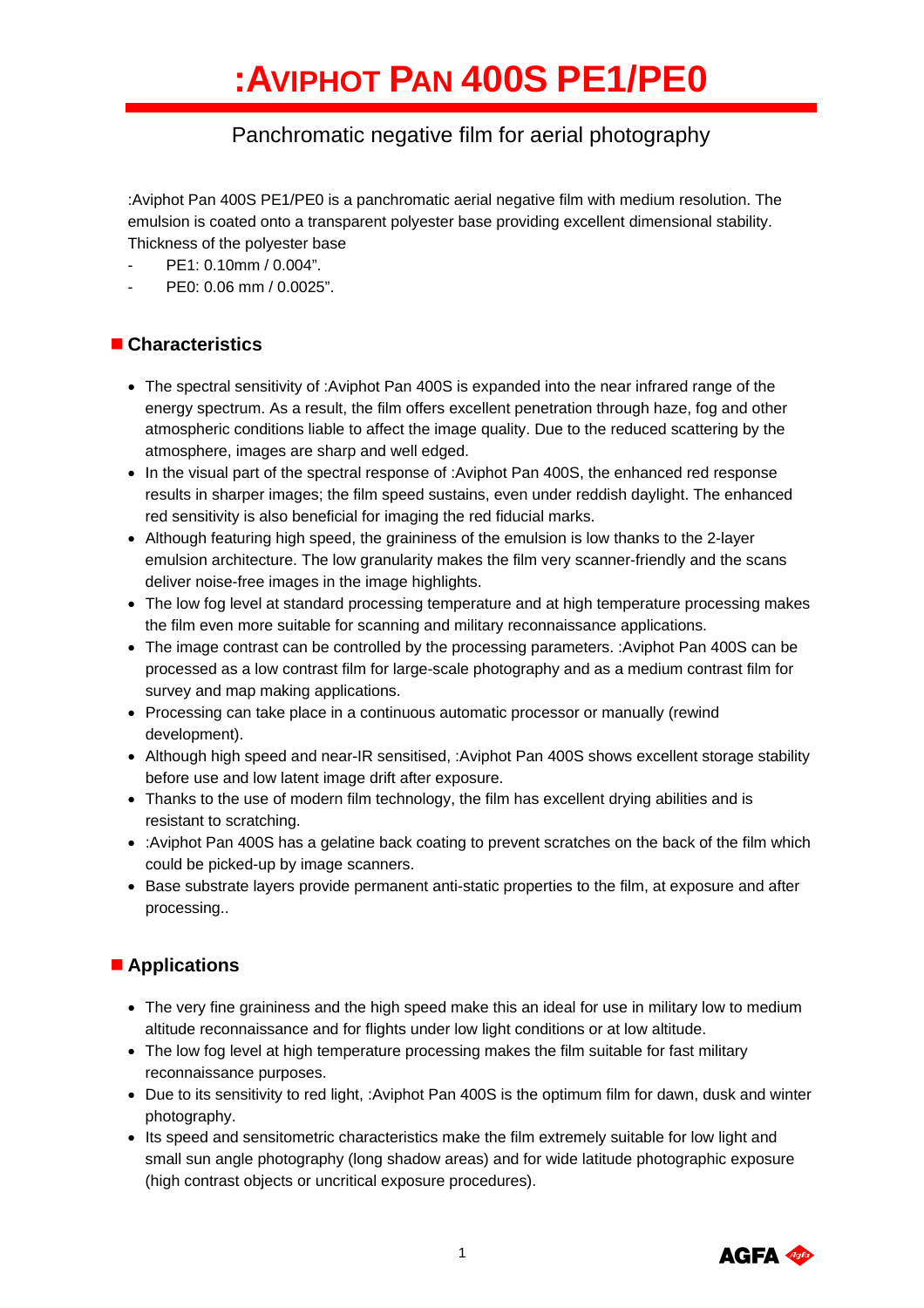# **Photographic data**

**Colour sensitivity:** panchromatic up to 750 nm.

#### **Absolute spectral sensitivity**

Sensitivity is reciprocal of the exposure (mJ/m<sup>2</sup>) required to produce a diffuse density of 1.0 above fog. Processed in :Gevatone 66, in G 74 c developer at 30 °C for 42 seconds.



### **Photographic Modulation Transfer Function**

The MTF curve expresses the ability of rendering sharpness (% of light signal modulation rendered) at increasing detail (detail frequency in lp/mm). MTF measured at 42 seconds developing time in :Gevatone 66 processor, G 74 c at 30 °C. Processing in G 74 c + AD 74 will shorten the developing time and improve the MTF results.



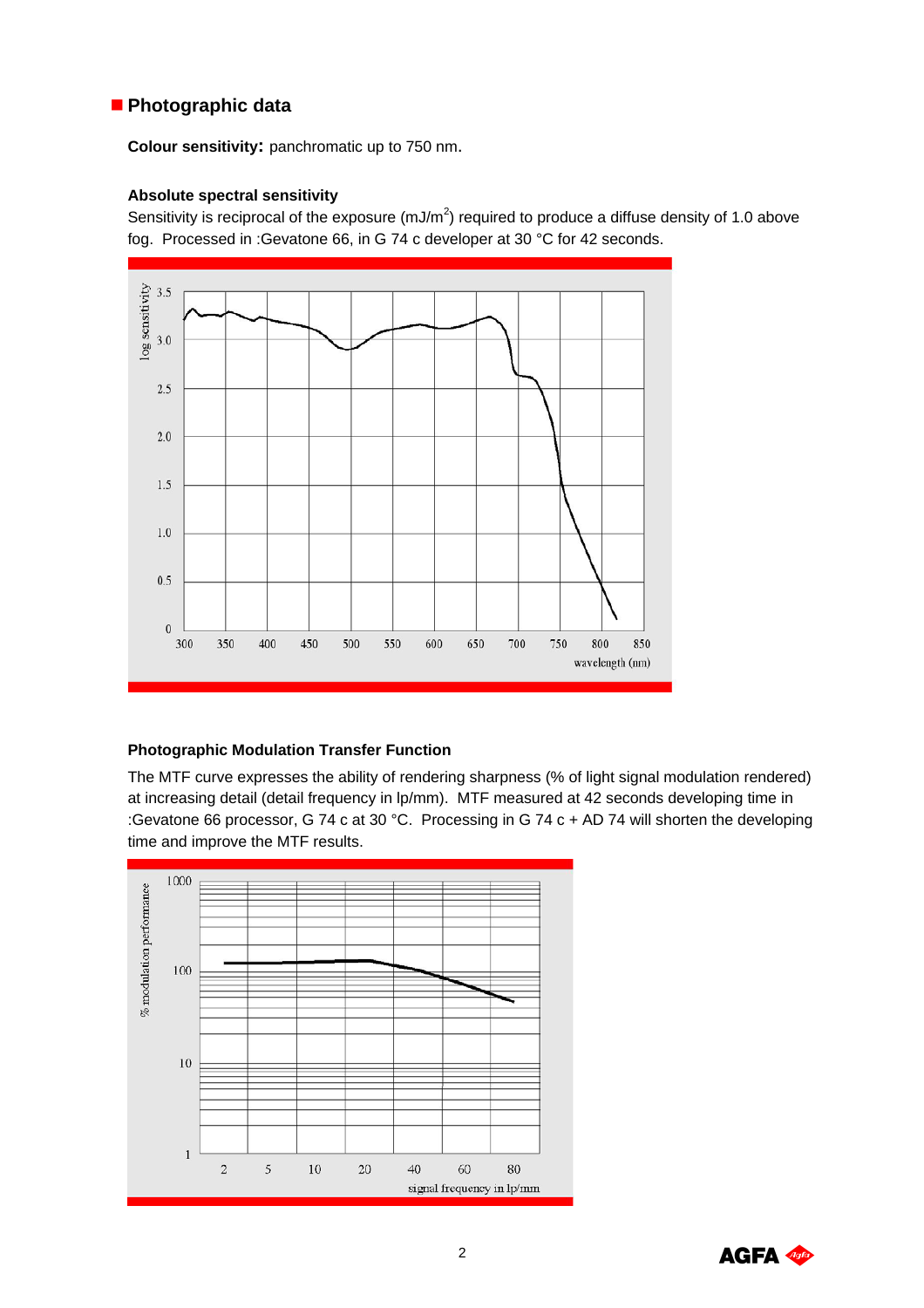#### **Resolving Power**

The resolving power is the resulting effect of granularity and sharpness of a film. Evaluation of resolution of the contact target results is heavily influenced by the local gradient of the sensitometric curve used when imaging the target on the film.

The resolving power measurement is a scientific result of a lab test which neither shows the impact of the atmosphere, nor the ability of a film to generate higher resolving power in practical circumstances due to near IR or IR abilities.

The resolving power is measured on USAF 1951 resolution test patterns. Processed in :Gevatone 66, in G 74 c developer at 30 °C for 42 s. TOC (target object contrast) 1000:1 = 161 line pairs or 322 dots/mm. TOC  $1,6:1 = 40.3$  line pairs or 81 dots/mm.

### **Granularity / Graininess**

RMS granularity calculated from a micro-densitometric scan with 50  $\mu$ m spot:  $RMS = 14$  at Density = 1 Processing in :Gevatone 66 processor, in G 74 c at 30 °C, developing time 42 seconds.

# **Production guidelines**

### **Darkroom lighting**

The film should be handled in complete darkness.

#### **Exposure**

The film sensitivity can vary with processing.

Aviphot Pan 400S can be exposed as a 200 EAFS to 500 EAFS film. So, it can be used with all classic aerial recording cameras and all reconnaissance cameras. The exposure depends on the required image contrast, the spectral quality and the intensity of the reflected light and the use of filters.

#### **Filter factors**

If filters are used, the exposure time should be increased by a filter factor.

| <b>With filter</b> | L 453  | L 519         | L 599 | L622     |
|--------------------|--------|---------------|-------|----------|
|                    | vellow | orange-yellow | red   | deep red |
| Filter factor      | 1.5    | .8            | 3.0   | 4.U      |

### **Processing**

#### **Automatic processing in a continuous-tone processor.**

Recommended processing conditions: see datasheet on B+W processing

| Developer       | G 74 c or G 74 c + AD 74<br>Replenishment: 300 ml/m <sup>2</sup>              |
|-----------------|-------------------------------------------------------------------------------|
| Developing time | From 20 to 70 seconds, depending on the required<br>image contrast and speed. |
| Fixer           | G 333 c or :Vfix + :Aditan hardener<br>Replenishment: 500 ml/m <sup>2</sup>   |
| Washing         | Minimum 6 I/min at 30 °C                                                      |

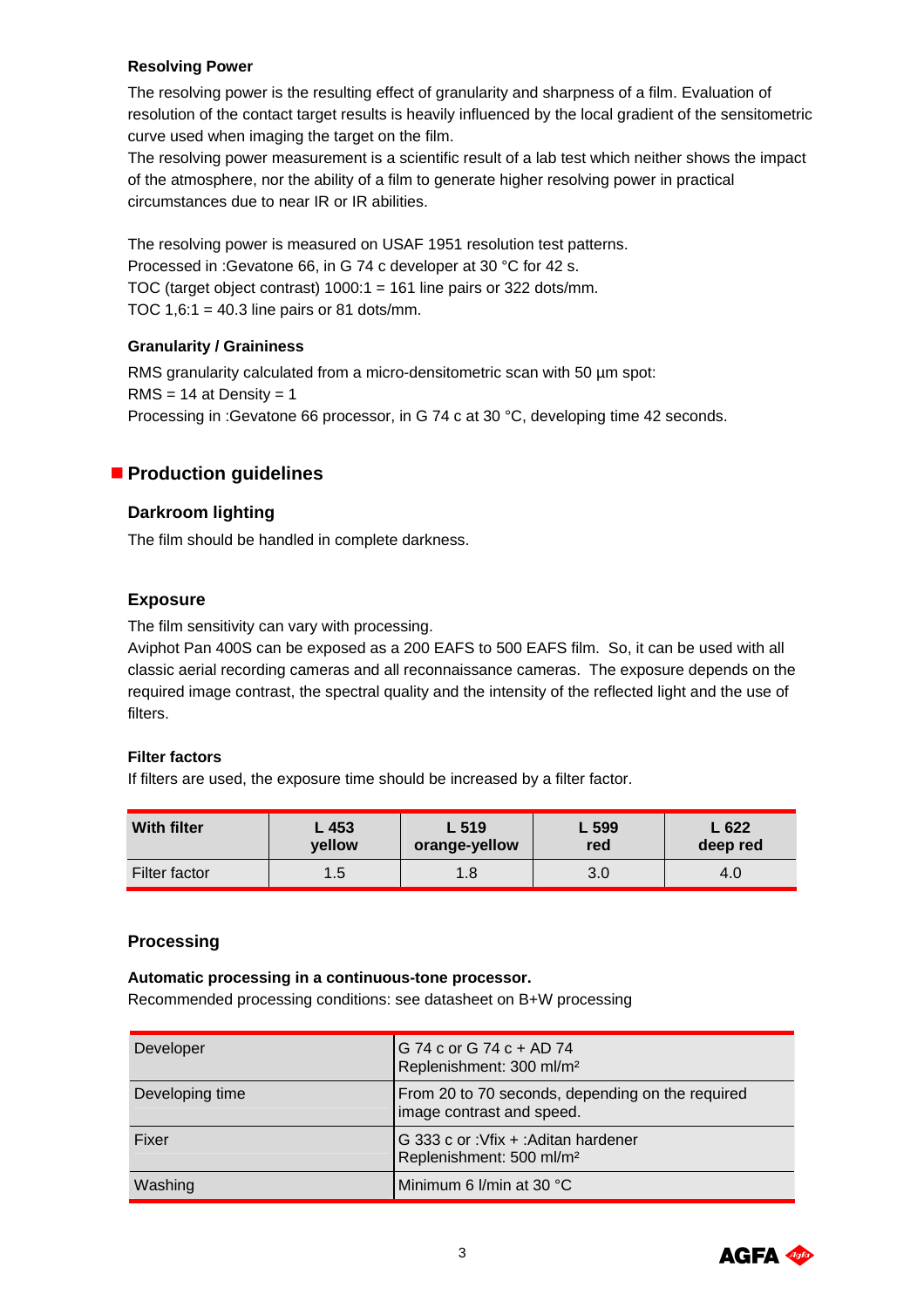### **Sensitometry in :Gevatone 66, G 74 c developer**

*Main sensitometric curves* 

• Characteristic curves (20, 42 and 70 seconds) in :Gevatone 66, G 74 c developer, 30 °C.



Developing time

 $\overline{O}$  70 s

2 42 s

 $(3)$  20 s

| G74/30°C/:Gevatone 66 | Processing 20 s | Processing 42 s | Processing 70 s |
|-----------------------|-----------------|-----------------|-----------------|
| Speed in EAFS         | 200             | 400             | 500             |
| Average gradient      | 0.57            | 0.90            | 1.10            |
| Fog in D              | 0.08            | 0.09            | 0.12            |
|                       |                 |                 |                 |
|                       |                 |                 |                 |
| G74/37°C/:Gevatone 66 | Processing 20 s | Processing 42 s | Processing 70 s |
| Speed in EAFS         | 370             | 550             |                 |
| Average gradient      | 0.73            | 1.07            |                 |
| Fog in D              | 0.10            | 0.19            |                 |

| G74/40°C/:Gevatone 66 | Processing 20 s | Processing 42 s | Processing 70 s          |
|-----------------------|-----------------|-----------------|--------------------------|
| Speed in EAFS         | 450             | 580             | $\overline{\phantom{a}}$ |
| Average gradient      | 0.87            | 1.06            | $\overline{\phantom{0}}$ |
| Fog in D              | 0.12            | 0.30            | $\blacksquare$           |

| G74 + AD74 30°C/:Gevatone 66 | Processing 20 s | Processing 42 s | Processing 70 s |  |
|------------------------------|-----------------|-----------------|-----------------|--|
| Speed in EAFS                | 355             | 515             | 630             |  |
| Average gradient             | 0.90            | 1.19            | 1.16            |  |
| Fog in D                     | 0.10            | 0.15            | 0.24            |  |

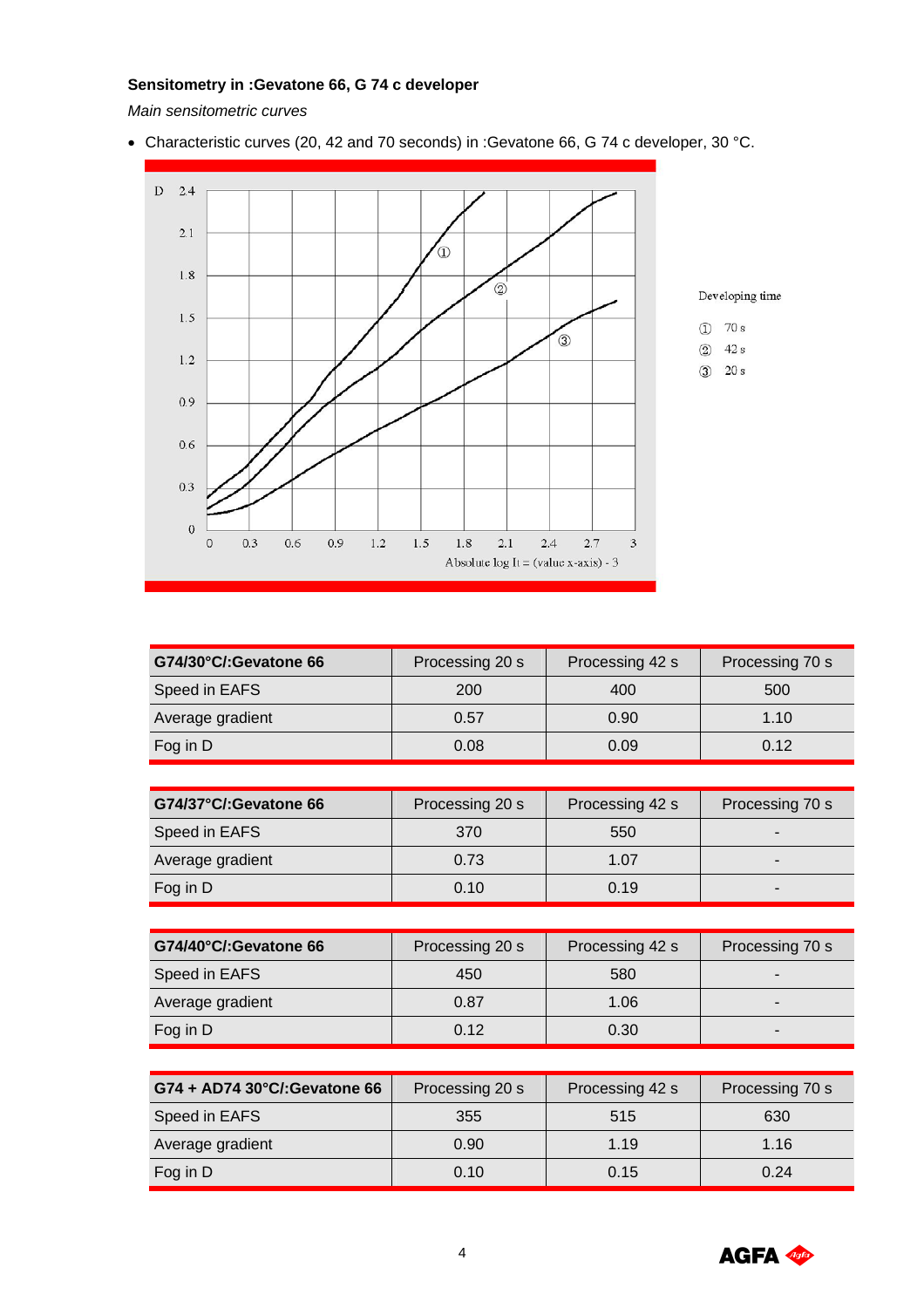• Exposure/time curves



Processed in :Gevatone 66



• Average gradient/time curves

• Fog/time curves



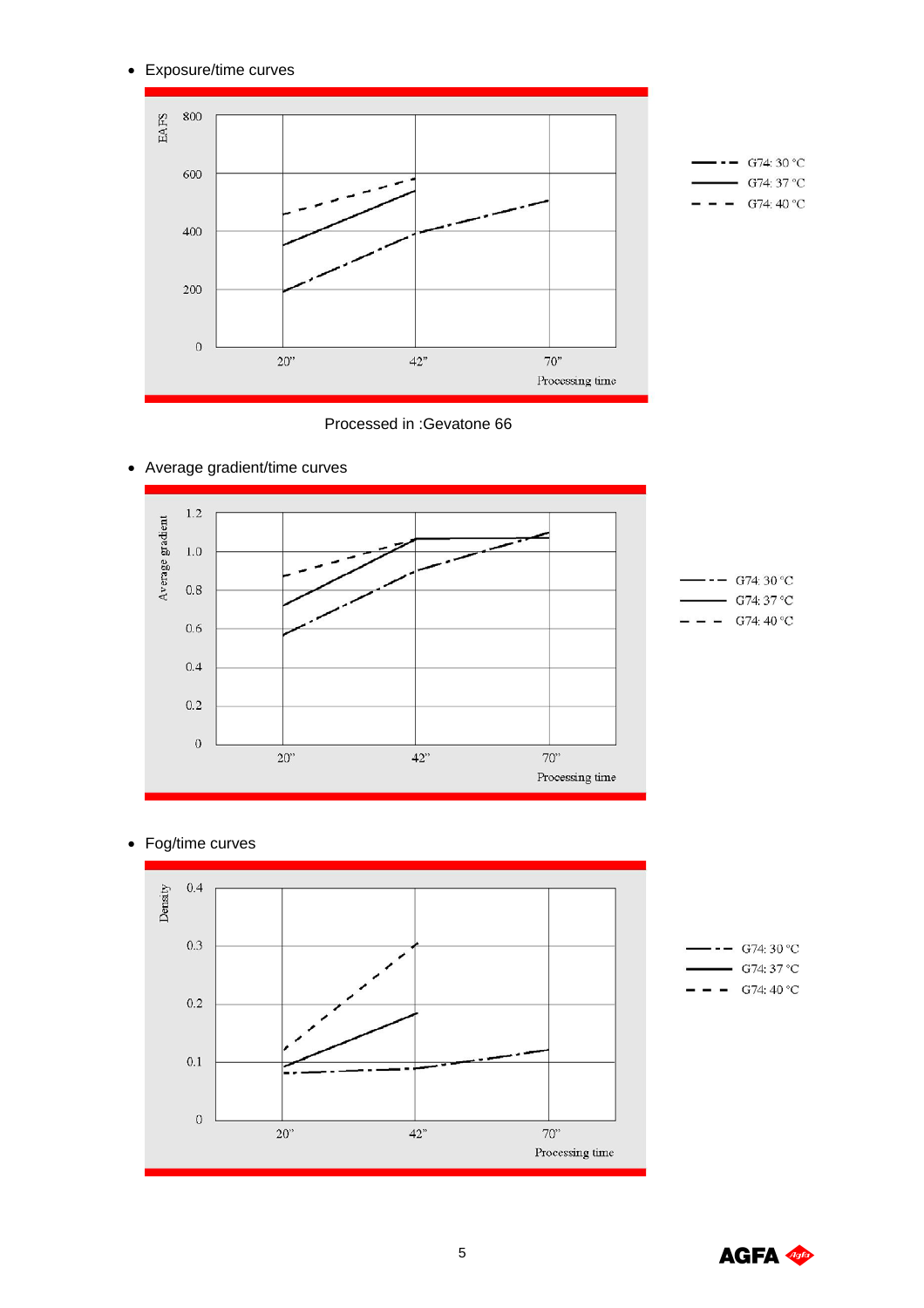#### **Rewind processing**

Example: working method using a Zeiss FE rewind unit.

Wind the exposed film on the rewind frame. First manually rewind the film in water at 20  $^{\circ}$ C – preferably several cycles. After that, you can start film development.

Developer: G 74 c. The optimum developing time can be derived from the average gradient/time and exposure/time curves.

Rapid fixer: G 333 c or :Vfix, with 12 ml of :Aditan hardening agent added per litre of fixer. At least 6 passages are required (1 passage at 76 m and 38 m = 2.5 minutes).

Rinsing: 8 passages in running water.

Drying: Add 1 ml of :Agepon per litre of final wash water, to ensure spotless drying of the film

# **Latent Image Drift**

Long-term and short-term exposed unprocessed images will show slightly altered sensitometric properties due to speed and average gradient drift. The storage temperature influences the drift. Keep exposed films dry.

|         | Speed drift in log it                              |         |         |         |         |         |         |
|---------|----------------------------------------------------|---------|---------|---------|---------|---------|---------|
|         | Processed in : Gevatone 66, G74c developer at 30°C |         |         |         |         |         |         |
|         | No storage                                         | 1 day   | 1 week  | 2 weeks | 3 weeks | 4 weeks | 5 weeks |
| Shelf   | 0                                                  | $-0.12$ | $-0.16$ | $-0.16$ | $-0.16$ | $-0.16$ | $-0.16$ |
| Fridge  | 0                                                  | $-0.08$ | $-0.09$ | $-0.10$ | $-0.12$ | $-0.13$ | $-0.13$ |
| Freezer | 0                                                  | $-0.07$ | $-0.07$ | $-0.07$ | $-0.07$ | $-0.08$ | $-0.08$ |

|         | Average gradient drift                             |         |          |         |         |         |         |
|---------|----------------------------------------------------|---------|----------|---------|---------|---------|---------|
|         | Processed in : Gevatone 66, G74c developer at 30°C |         |          |         |         |         |         |
|         | No storage                                         | 1 day   | 1 week   | 2 weeks | 3 weeks | 4 weeks | 5 weeks |
| Shelf   |                                                    | $-0.02$ | $\Omega$ | 0.04    | 0.04    | 0.04    | 0.04    |
| Fridge  |                                                    | $-0.01$ | $\Omega$ | 0.02    | 0.02    | 0.03    | 0.03    |
| Freezer |                                                    | $-0.03$ | $-0.03$  | $-0.01$ |         | 0.01    | 0.01    |

# **Dimensional Stability**

### **Temporary dimensional changes**

These reversible changes occur when film is kept at temperatures lower than 50°C and a RH between 30% and 60%.

Thermal coefficient of linear expansion: 18 µm/m per degree C of change. Humidity coefficient of linear expansion: 22 µm/m per % RH (average).

### **Permanent Dimensional changes**

Handling the film outside the limits of the reversible changes will cause a permanent error due to image distortion. Dimensional changes due to processing and changes caused by mechanical tension cannot be avoided. To minimise these effects, it is recommended to dry film evenly over its entire surface, to avoid sudden temperature changes and to minimise the amount of hardening agent in the fixer. Vacuum plates and contact pressure systems may cause mechanical deformation of the image.